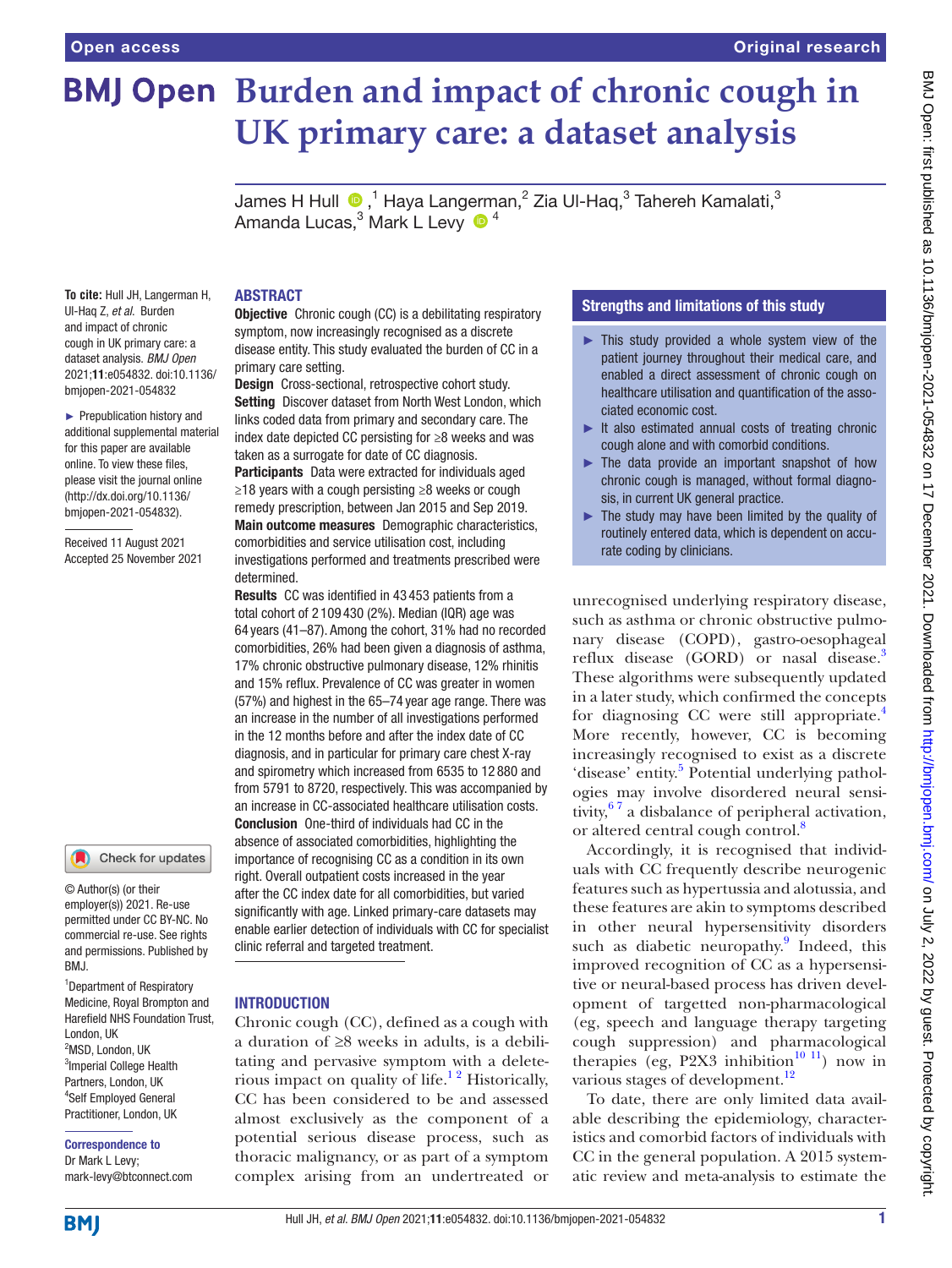epidemiological burden of CC in general adult populations reported a high global prevalence of  $9.6\%$ .<sup>[13](#page-7-9)</sup> However, the authors acknowledged that more than 80% of the included studies were not primarily focused on CC and 19 different definitions were used. The reported prevalence rates for CC in the UK vary widely. In the UK, a questionnaire-based survey by Cullinan, with clinical investigations performed in a sample of those interviewed, reported that 14.1% of men and 10.1% of women reported a cough that affected them every day, or for at least 6 months.<sup>14</sup> In 2006, a primary care-based study estimated CC prevalence to be approximately 12%, based on a random sample of individuals from 36 UK general practices[.15](#page-7-11) More recently, a retrospective cohort study conducted using primary care data from the UK Clinical Practice Research Datalink (CPRD GOLD), which included records for over 198000 individuals with codingbased CC identification criteria, reported a much lower annual prevalence of 0.2% for probable CC and 1.2% for possible  $CC<sup>16</sup>$ . There thus remains a degree of disparity and uncertainty regarding the community frequency of CC and other characteristics, such as demographics, referral patterns and cost of treatment.

Discover consists of a longitudinal North West London (NWL) dataset, covering linked coded primary care, secondary care, acute, mental health, community health and social care records for over 2.5million individuals who live and are registered with a General Practitioner (GP) in NWL. It is fed by data from over 400 provider organisations including 360 GP practices, 2 mental health and 2 community trusts and all acute providers attended by NWL inhabitants.<sup>17</sup> The aim of this crosssectional primary-care based evaluation study was to use this comprehensive dataset to explore and describe the demographic characteristics, comorbidities and assessment pathway of a NWL CC cohort, described by age categories, and to evaluate cost associated with this condition.

# METHODOLOGY

#### Data source: Discover dataset

This cross-sectional, retrospective cohort study extracted data from the Discover dataset, which uses the Whole System Integrated Care database in a deidentified form, and is geographically located in the NWL region. The coded data from primary and secondary care are linked to create a single, integrated record for each individual. It covers prescriptions and events including inpatient, outpatient, Accident and Emergency/Emergency Department (A&E/ED) activity, diagnosis and investigation codes. The primary care dataset contains data on patient demographics, medical history, consultations, referrals, prescriptions and test results.

#### Patient and public involvement

This was a deidentified dataset analysis and as such there was no direct patient involvement.

# Study subjects

Over the period 1 January 2015–30 September 2019, adults ≥18 years of age in the Discover dataset with CC were identified. Patients with CC were defined as those with two or more recorded consultations coded as 'cough-related' persisting for at least 8 weeks, and this definition was unchanged throughout the study. Primary and secondary care data became linked to the Discover dataset from 2015, hence the choice to use 2015–2019 for the study period. The point in time/date (visit 2, the index date) was defined as a surrogate for the date of CC diagnosis, when the subject first met the criterion for CC (ie, persisting for at least 8 weeks).

#### Study design

One hundred and ninety primary care data entry codes for cough [\(online supplemental document 1](https://dx.doi.org/10.1136/bmjopen-2021-054832)) and secondary care ICD-10 code entries, and/or a prescription for a remedy that contained a component that is only used in the treatment of cough were used to identify the CC cohort. At least one of the cough coded entries had to be present at both the first and second visits. To characterise the interaction with comorbidities and to determine the CC cases likely to lead to higher NHS service utilisation, data on four associated GP-diagnosed comorbidities (asthma, COPD, rhinitis and reflux), smoking status, ACE inhibitor prescriptions, investigations and outpatient costs were extracted for a 12-month period prior to the index date and a 12-month period after the index date (after CC diagnosis) [\(figure](#page-2-0) 1). Treatments presumed to have been administered for CC (eg, cough suppressants, demulcents and expectorants) and antibiotics for respiratory tract infections were identified and their prescription before and after the index date was described.

Cost of CC was evaluated by determining the primary care and outpatient appointments and investigations (chest X-ray, CT scan, spirometry) at 2019 cost tariff. Costs did not include prescription or inpatient care associated costs. For details on cost calculations, refer to [online supplemental document 2](https://dx.doi.org/10.1136/bmjopen-2021-054832). Inpatient episodes and costs were excluded because the Discover dataset only has access to the final International Classification of Diseases, Tenth Revision (ICD-10) coded discharge diagnosis and not whether CC was the reason for the admission.

#### Statistical analyses

Data were reported using descriptive statistics as median (IQR) unless otherwise stated. No further detailed statistical analyses were carried out. The costs of treating individuals with CC, and mean per patient and total costs of treating individuals with CC, by year, were derived.

# **RESULTS**

# Prevalence and characteristics of CC

Data were successfully extracted from 350 GP practices, covering a total of 2109430 individuals, and identifying a cohort of 43453 from 2109430 (2%) adults >18 years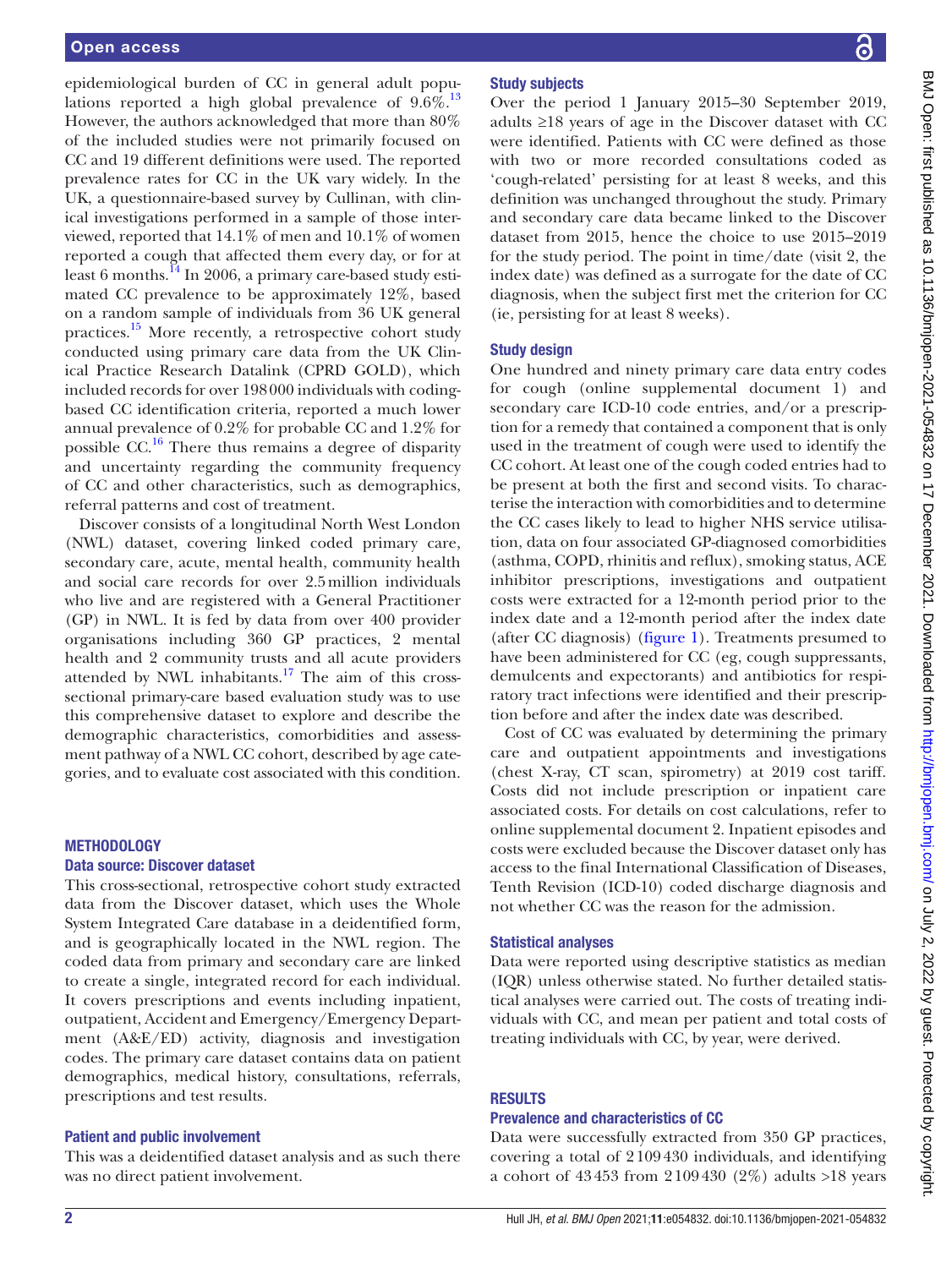

<span id="page-2-0"></span>Figure 1 Illustration of point at '2nd Visit' where chronic cough was defined in the study. Chronic cough was diagnosed once there were two or more recorded consultations coded as 'cough-related' persisting for at least 8weeks. At least one of the cough coded entries had to be present at both the first and second visits.

 $(24 565 (57%)$  women) with CC. The median  $(IQR)$  age of individuals was 64 years (41-87) and the 65–74year age range had the highest proportion of individuals with CC within the total CC cohort [\(table](#page-3-0) 1, [figure](#page-4-0) 2); only 6755 (15.5%) individuals were aged under 40 years old.

A total of 6335 (14.6%) individuals were recorded as being prescribed an ACE inhibitor before the index date. Smoking status was only retrievable for 44.2% of the CC cohort; however, overall 22.3% of indiviuals with CC were current smokers, 18.8% previous smokers and 3.1% nonsmokers. Of the CC cohort, 34.3% were classified by body mass index (BMI) as overweight (BMI ≥25 to <30 kg/m<sup>2</sup>), 27.3% were obese (BMI ≥30 to <40 kg/m<sup>2</sup>), and 4.4% severely obese (BMI ≥40 kg/m<sup>2</sup>).

# CC-associated comorbidities

At least one CC-associated comorbid condition was noted in 30102 (68%) individuals ([table](#page-3-0) 1). During the study period, a diagnosis of asthma was coded in the records of 11435 (26%), COPD in 7509 (17%), reflux in 6354 (15%) and rhinitis in 5111 (12%) ([table](#page-3-0) 1). The proportion of individuals with one of these comorbidities increased gradually with age from around 50% at age 18–24 years to around 75% at age 65–69 years ([figure](#page-4-1) 3). The exception was rhinitis, where the proportion was highest in younger individuals (<45 years) and then started to decline in middle age and thereafter ([table](#page-3-0) 1, [figure](#page-4-1) 3). Of these comorbidities, all were greater in current smokers or previous smokers compared with non-smokers, and previous smokers had only slightly fewer comorbidities than current smokers.

# Time from first GP appointment for CC to first referral for an outpatient appointment and time to outpatient appointment and investigations

The median (IQR) delay from the index date of diagnosed CC to a referral for an outpatient appointment was 4.0 (1.0–6.0) months for respiratory medicine, 5.0 (1.0–6.0) months for Ear Nose and Throat Disorders (ENT), and 5.0 (2.0–5.0) months for gastroenterology, with an overall median delay of 4.0 (1.0–6.0) months. The median (IQR) delays between index date and first

outpatient appointment were 6.0 (3.0–9.0), 7.0 (4.0–9.0) and 7.0 (4.0–9.0) months, for respiratory medicine, ENT and gastroenterology, respectively, with an overall median delay of 6 (4.0–9.0) months.

In the CC cohort, there was an increase in the number of all investigations performed in the 12 months after the CC index date. Increases in primary care chest X-ray (from 6535 to 12 880, 49% increase), and primary care spirometry (from 5791 to 8720, 34% increase) were observed in the year after a CC diagnosis. In the CC cohort, outpatient spirometry investigations rose from a total of 486 investigations in the year before a CC diagnosis to 1093 in the year after, an increase of 56%.

A delay of 8 (3–18) months was noted between the CC index date and day of first spirometry carried out in primary care; the delay between the CC index date and first secondary care spirometry was even longer at 17 (8–31) months.

# CC-associated healthcare utilisation costs

For all comorbidities, outpatient costs per patient per year (ppy) for treatments prescribed and investigations were greater after the CC index date than before. Coughassociated outpatient ppy costs were highest for reflux. CC with comorbid asthma and COPD had the second highest costs ppy, followed by smoking and rhinitis [\(figure](#page-5-0) 4, [online supplemental tables 1-5\)](https://dx.doi.org/10.1136/bmjopen-2021-054832). Outpatient costs were also greater after the CC index date in those with CC without any comorbidities; however, these costs were lower in those without than in those with CC and comorbid conditions [\(figure](#page-5-0) 4).

Costs ppy increased with age both in the 12 months before and 12 months after the CC index date, but for each age category the costs were again considerably greater in the year after the index date than before.

Outpatient costs were also examined in smokers before and after the CC index date. The highest increase in costs (39%) due to cough was in the 50–54year age group; an increase of £223 ppy.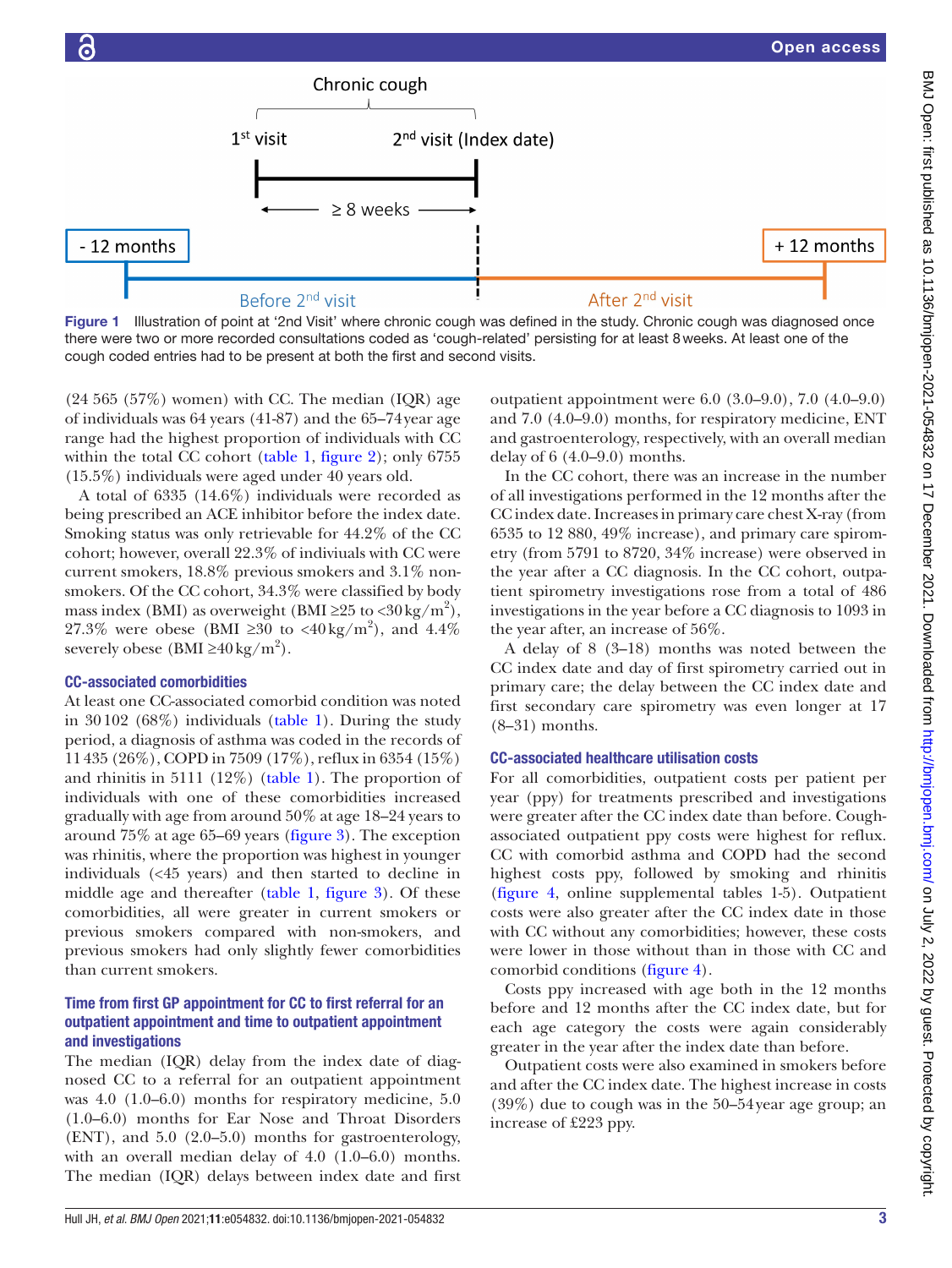<span id="page-3-0"></span>

| ┯<br><b>Table</b>                                                                                         | Demographic and baseline characteristics in the chronic cough cohort |                   |                     |                       |                         |                         |                    |                       |                     |                                  |                |                         |                     |                     |                    |                 |
|-----------------------------------------------------------------------------------------------------------|----------------------------------------------------------------------|-------------------|---------------------|-----------------------|-------------------------|-------------------------|--------------------|-----------------------|---------------------|----------------------------------|----------------|-------------------------|---------------------|---------------------|--------------------|-----------------|
|                                                                                                           | Number (%) of individuals                                            |                   |                     |                       |                         |                         |                    |                       |                     |                                  |                |                         |                     |                     |                    |                 |
|                                                                                                           | Age (years)                                                          |                   |                     |                       |                         |                         |                    |                       |                     |                                  |                |                         |                     |                     |                    | Total           |
| Parameter                                                                                                 | $18-24$<br>(n=1509)                                                  | 25–29<br>(n=1336) | $30-34$<br>(n=1700) | $35 - 39$<br>(n=2210) | $(n=2460)$<br>$40 - 44$ | $(n=2781)$<br>$45 - 49$ | 50–54<br>(n=3159)  | $(n = 3560)$<br>55-59 | $(n=3951)$<br>60-64 | $(n=4373)$<br>65-69              | 70-74<br>H350) | $(n=3965)$<br>$75 - 79$ | $(n=3722)$<br>80-84 | $(n=2545)$<br>85-89 | $(n=1832)$<br>ន្ល់ | $(n=43453)$     |
| Gender                                                                                                    |                                                                      |                   |                     |                       |                         |                         |                    |                       |                     |                                  |                |                         |                     |                     |                    |                 |
| Male                                                                                                      | 703 (46.6)                                                           | 485 (36.3)        | 621<br>(36.5)       | 800 (36.2)            | 962 (39.1)              | (42.0)<br>1167          | $1343$<br>$(42.5)$ | 1502<br>(42.2)        | 1738<br>(44.0)      | 2010 (46.0)                      | 2017 (46.4)    | 1882 (47.5)             | 1735 (46.6)         | 1197 (47.0)         | 726 (39.6)         | (43.5)<br>18888 |
| Female                                                                                                    | 806 (53.4)                                                           | 851 (63.7)        | $1079$<br>$(63.6)$  | $1410$<br>$(63.8)$    | 1498 (60.9)             | 1614<br>(58.0)          | (57.5)             | (57.8)<br>2058        | 2213                | 2363 (54.0)                      | 2333 (53.6)    | 2083 (52.5)             | 1987 (53.4)         | 1348 (53.0)         | 1106 (60.4)        | 24565 (56.5)    |
| BMI (kg/m <sup>2</sup> )                                                                                  |                                                                      |                   |                     |                       |                         |                         |                    |                       |                     |                                  |                |                         |                     |                     |                    |                 |
| <b>BMI</b> recorded                                                                                       | 960 (63.6)                                                           | 993 (74.3)        | (75.4)<br>1281      | (73.1)<br>1616        | 2055 (83.5)             | (86.2)<br>2398          | (88.3)<br>2790     | (87.0)<br>3096        | (89.1)<br>3522      | 3935 (90.0)                      | 3912 (89.9)    | 3570 (90.0)             | 3250 (87.3)         | 2164 (85.0)         | 1346 (73.5)        | 36888 (84.9)    |
| 18.5                                                                                                      | 103(10.7)                                                            | 50 (5.0)          | 53 (4.1)            | 49 (3.0)              | 41 (2.0)                | 44 (1.8)                | 51(1.8)            | 71 (2.3)              | 92 (2.6)            | 104(2.6)                         | 131(3.4)       | 173(4.9)                | 163(5.0)            | 154(7.1)            | 170 (12.6)         | 1449 (3.9)      |
| 5 <sup>2</sup><br>$\geq$ 18.5 and                                                                         | 462 (48.1)                                                           | 460 (46.3)        | (37.6)<br>481       | 496 (30.7)            | 558 (27.2)              | 572 (23.9)              | 608 (21.8)         | (21.6)<br>668         | 857 (24.3)          | 1033 (26.3)                      | 1145 (29.3)    | 1170 (32.8)             | 1138 (35.0)         | 847 (39.1)          | 624 (46.4)         | 11119 (30.1)    |
| $\frac{8}{3}$<br>$\geq$ 25 and                                                                            | 209 (21.9)                                                           | 238 (24.0)        | (30.5)<br>391       | 538 (33.3)            | 734 (35.7)              | 858 (35.8)              | (35.4)<br>987      | (35.8)<br>1107        | (35.8)<br>1260      | 1456 (37.0)                      | 1373 (35.1)    | 1246 (34.9)             | 1183 (36.4)         | 708 (32.7)          | (27.6)<br>371      | 12659 (34.3)    |
| $\geq 30$ and $<40$                                                                                       | 148 (15.4)                                                           | 187 (18.8)        | (22.7)<br>291       | 455 (28.2)            | 600 (29.2)              | 771 (32.2)              | 973 (34.9)         | (34.2)<br>1059        | (31.9)<br>1124      | 1155 (29.4)                      | 1113 (28.5)    | 898 (25.2)              | 695 (21.4)          | 421 (19.5)          | 165 (12.3)         | 10055(27.3)     |
| $>40$                                                                                                     | 38(4.0)                                                              | 58 (5.8)          | 65 (5.1)            | 78 (4.8)              | 122(5.9)                | 153 (6.4)               | (6.1)<br>171       | 191 (6.2)             | 189 (5.4)           | 187 (4.8)                        | 150(3.8)       | 83 (2.3)                | 71 (2.2)            | 34 (1.6)            | 16(1.2)            | 1606 (4.4)      |
| Smoking status                                                                                            |                                                                      |                   |                     |                       |                         |                         |                    |                       |                     |                                  |                |                         |                     |                     |                    |                 |
| Status recorded                                                                                           | 411                                                                  | 552               | 649                 | 861                   | 977                     | 1199                    | 1414               | 1629                  | 1783                | 2018                             | 2144           | 2009                    | 1730                | 1124                | 710                | 19210           |
| Current                                                                                                   | 266                                                                  | 364               | 404                 | 518                   | 540                     | 721                     | 825                | 927                   | 961                 | 980                              | 932            | 835                     | 705                 | 433                 | 260                | 9671            |
| Ex-smoker                                                                                                 | 78                                                                   | 130               | 161                 | 217                   | 311                     | 373                     | 470                | 602                   | 709                 | 506                              | 1104           | 1092                    | 962                 | 650                 | 422                | 8188            |
| Non-smoker                                                                                                | 67                                                                   | 58                | $\overline{a}$      | 126                   | 126                     | 105                     | 119                | 100                   | 113                 | 131                              | $\infty$       | 82                      | 83                  | $\frac{4}{3}$       | 28                 | 1351            |
| Comorbidity                                                                                               |                                                                      |                   |                     |                       |                         |                         |                    |                       |                     |                                  |                |                         |                     |                     |                    |                 |
| None                                                                                                      | 709 (47.0)                                                           | 487 (36.5)        | (40.2)<br>683       | 794 (35.9)            | 866 (35.2)              | 888 (31.9)              | 952 (30.1)         | (29.2)<br>1039        | (30.1)<br>1188      | 1182 (27.0)                      | 1152 (26.5)    | 976 (24.6)              | 984 (26.4)          | 754 (29.6)          | 697 (38.1)         | 13351 (30.7)    |
| Asthma                                                                                                    | 348 (23.1)                                                           | 333 (24.9)        | (21.4)<br>364       | 499 (22.6)            | 587 (23.9)              | 388 (24.7)              | (28.7)<br>908      | (29.7)<br>1058        | $1075$<br>(27.2)    | (27.5)<br><b>201</b>             | 1133 (26.1)    | 1075(27.1)              | 1086 (29.2)         | 677 (26.6)          | (22.0)<br>403      | 11435 (26.3)    |
| COPD                                                                                                      | 32(2.1)                                                              | 42 (3.1)          | 61 (3.6)            | $(6.4)$ 001           | (6.5)<br>161            | 233 (8.4)               | (11.9)<br>375      | (15.5)<br>553         | 757 (19.2)          | $\widetilde{\omega}$<br>925 (21. | (25.8)<br>1121 | 1116 (28.2)             | (26.8)<br>998       | 665 (26.1)          | (19.7)<br>361      | 7509 (17.3)     |
| GERD                                                                                                      | 75(5.0)                                                              | 112(8.4)          | 145(8.5)            | 239 (10.8)            | 276 (11.2)              | 350 (12.6)              | 473 (15.0)         | (15.3)<br>545         | 607 (15.4)          | 764 (17.5)                       | 753 (17.3)     | 753 (19.0)              | 654 (17.6)          | 377 (14.8)          | 231 (12.6)         | 6354 (14.6)     |
| Rhinitis                                                                                                  | 238 (15.8)                                                           | 188 (14.1)        | (16.0)<br>272       | 366 (16.6)            | 398 (16.2)              | 386 (13.9)              | 433 (13.7)         | (12.7)<br>453         | 456 (11.5)          | 516 (11.8)                       | 453 (10.4)     | 366 (9.2)               | 319 (8.6)           | 174(6.8)            | 93(5.1)            | 5111 (11.8)     |
| comorbidity<br>Total with                                                                                 | 693 (46.0)                                                           | 675 (50.5)        | (49.5)<br>842       | $1213$<br>$(54.9)$    | 1422 (57.8)             | (59.6)<br>1657          | (69.3)<br>2189     | (73.3)<br>2609        | (73.3)<br>2895      | 3406 (77.9)                      | 3460 (79.5)    | 3310 (83.5)             | 3057 (82.1)         | 1893 (74.4)         | 1088 (59.4)        | 30409 (70.0)    |
| BMI, body mass index; COPD, chronic obstructive pulmonary disease; GERD, Gastroesophageal Reflux Disease. |                                                                      |                   |                     |                       |                         |                         |                    |                       |                     |                                  |                |                         |                     |                     |                    |                 |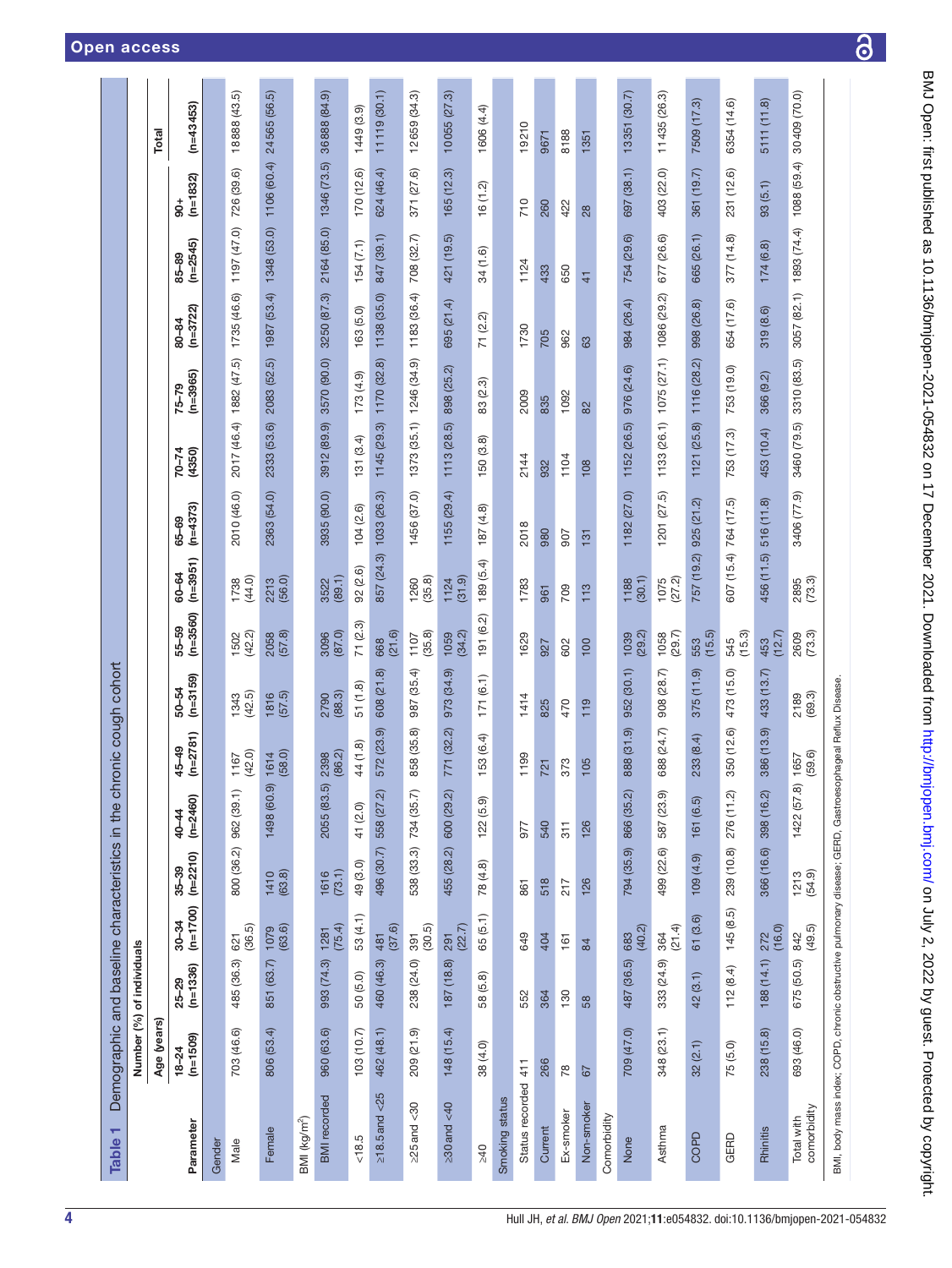

<span id="page-4-0"></span>Figure 2 Chronic cough cohort by age and gender. Median (IQR) age was 65 (49–77) years for men and 62 (46–75) years for women.

#### **Treatments**

 $\overline{G}$ 

At least one prescription for an antibiotic was issued for 24592 (56.6%) individuals in the CC cohort over the study period. However, nearly two-thirds of the CC cohort (27 501 (63%)) had not been prescribed any cough remedy. The most commonly prescribed classes of antibiotic were from the penicillin class, which comprised 44.3% of antibiotic prescriptions. A prescription for morphine that might have been used to treat cough was issued for 601 (1.4%) individuals.

# **DISCUSSION**

In this large UK primary care dataset study, CC was present in approximately 2% of adults, and most frequently reported in women and in the 65–74year age range. These findings provide further insight regarding the epidemiology of CC in the community and broadly align with the characteristics of patients attending specialist cough clinics in the  $UK^{18}$ ; that is, indicating a preponderance of CC in later-middle aged women.<sup>19</sup>

In the assessment of CC, several causative or potentially related clinical issues are commonly considered in the diagnostic and therapeutic workup. Accordingly, we found that two-thirds of individuals with CC in this study were listed as having comorbid conditions on their medical record; the most common being asthma

(26.3%), followed by COPD (17.3%), reflux (14.6%) and rhinitis (11.8%). We also found ACE inhibitor prescription reported in approximately 15% and this is clearly a potentially relevant factor in precipitating CC in some. $^{20}$  $^{20}$  $^{20}$ These findings align with prior published work in this field<sup>16 21 22</sup> and reaffirm the challenge of deciphering the relationship between CC arising as a manifestation of undertreated disease versus coexisting cough hypersensitivity or indeed misdiagnosis. Regardless, the subgroup of individuals with CC without any listed comorbidities, substantially comprised a third of the current study population (ie, CC arising alone represented 0.6% of overall population), supporting the assertion that CC appears to arise in the absence of coexisting symptoms driving an alternative diagnosis. Potential mechanisms include disordered neural sensitivity,  $67$  as well as an imbalance of peripheral activation and central control of cough.<sup>[8](#page-7-5)</sup> This may occur because of increased exposure of the sensory nerve terminals to inflammatory mediators, chemical irritants or excess mucus, or because of changes in the excitability of neuronal pathways that may affect airway sensory nerves and/or their central nervous system connections.<sup>8</sup>

The most comparable dataset to this study is that of the recently published CPRD-GOLD study. [16](#page-7-12) Holden *et al* evaluated 150231 adults using a broader representation of a UK-based primary care population, but also reporting



<span id="page-4-1"></span>Figure 3 Chronic cough cohort by age and comorbidities.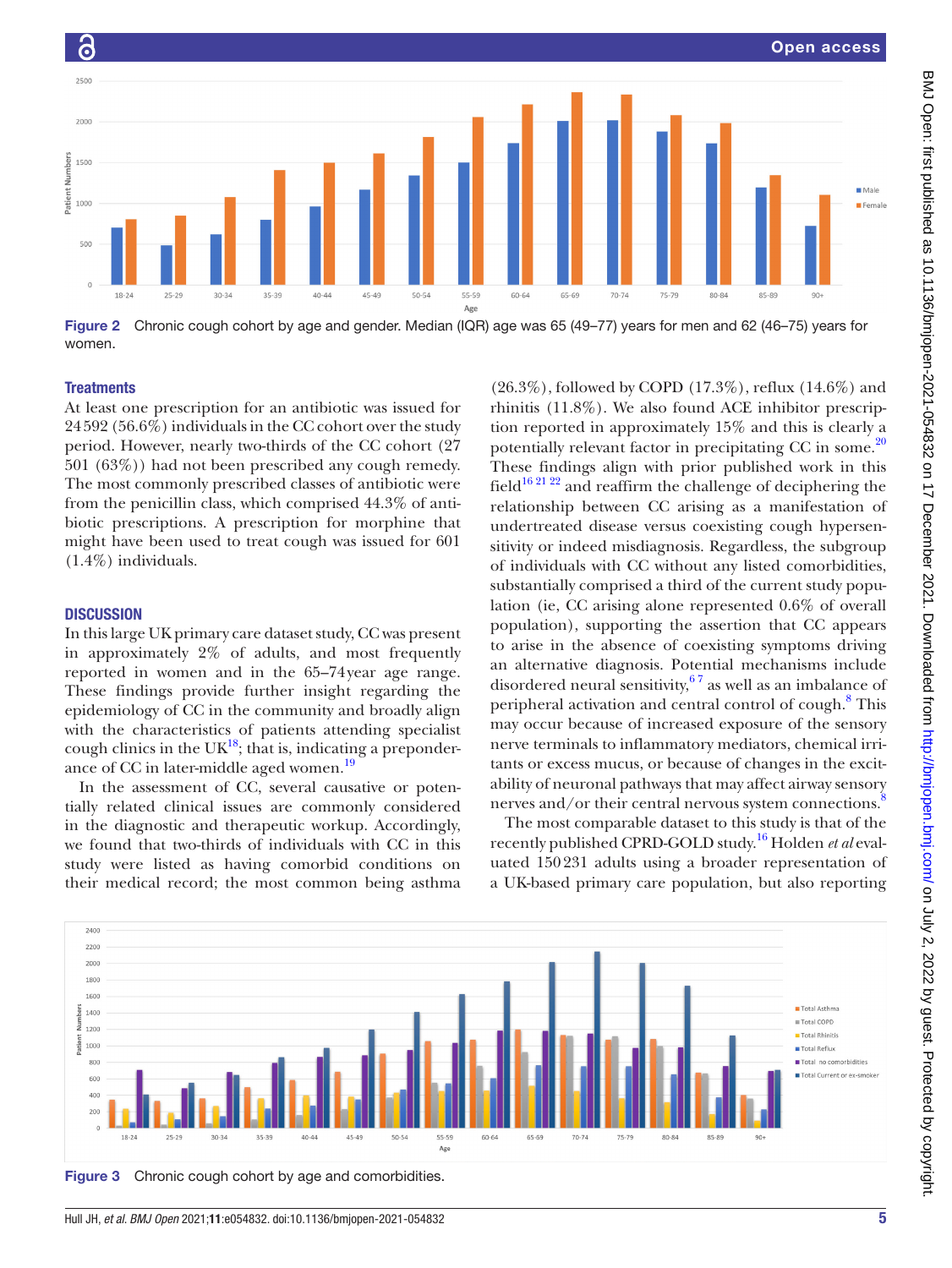Annual cost (£)



Annual costs within co-morbidity cohorts before and after Chronic Cough Index Date

Figure 4 Costs per patient per year in those subjects with chronic cough without and with comorbidities before and after chronic cough index date. COPD, chronic obstructive pulmonary disease.

After

<span id="page-5-0"></span>Before

acute cough events. They found a lower prevalence estimate of probable CC  $(0.18\%)$ , but a roughly similar prevalence using an overall process-specific definition (1.2%). The patient demographic and baseline characteristics were also similar to the current study in terms of age (61 and 67 years in probable and possible CC groups, respectively, vs 64 years in current study), proportion of women (56% and 61% in probable and possible CC groups, respectively, vs 57%), and ACE inhibitor exposure (11.5% vs 14.6%). It is unclear why the prevalence of CC reported in both of these UK-based primary care dataset studies differs in comparison with the questionnaire study by Cullinan in which  $14.1\%$  of men and  $10.1\%$  of women reported  $CC<sub>14</sub><sup>14</sup>$  but a potential explanation relates to the CC definitions and age inclusion criteria used.

£250

As in the study by Holden *et*  $al^{16}$  $al^{16}$  $al^{16}$  we found a high proportion (one in five) of individuals with CC were either current or ex-smokers. In comparison, UK national data indicate that in 2019 the proportion of current smokers aged ≥18 years was 14.1%.<sup>[23](#page-7-17)</sup> Smoking is a risk factor for diverse respiratory as well as other diseases, and comorbid

conditions, and has been shown to adversely affect treatment efficacy in previous studies of CC.<sup>24 25</sup> It is also a relevant factor in promoting attendance for primary care review. Our findings also align with respect to the finding that individuals with CC are frequently referred to a wide range of secondary care specialists and undergo multiple investigations.<sup>[26](#page-7-19)</sup> Whether CC-associated costs are increased by the presence of comorbid conditions could not be determined in this study. However, repeated trials of treatment and diagnostics in people suffering from ongoing symptoms of CC are likely to contribute to increased outpatient costs. For each comorbidity, outpatient costs were greater after the CC index date than before. Costs peaked at around 70–85 years of age and were higher for individuals with COPD or GORD than rhinitis.

Over half the CC cohort (56.6%) was issued at least one prescription for an antibiotic. Again this broadly aligns with other studies evaluating pathways of care for CC in primary care. $16$  The prescription of antibiotics where there is uncertainty over whether a bacterial infection is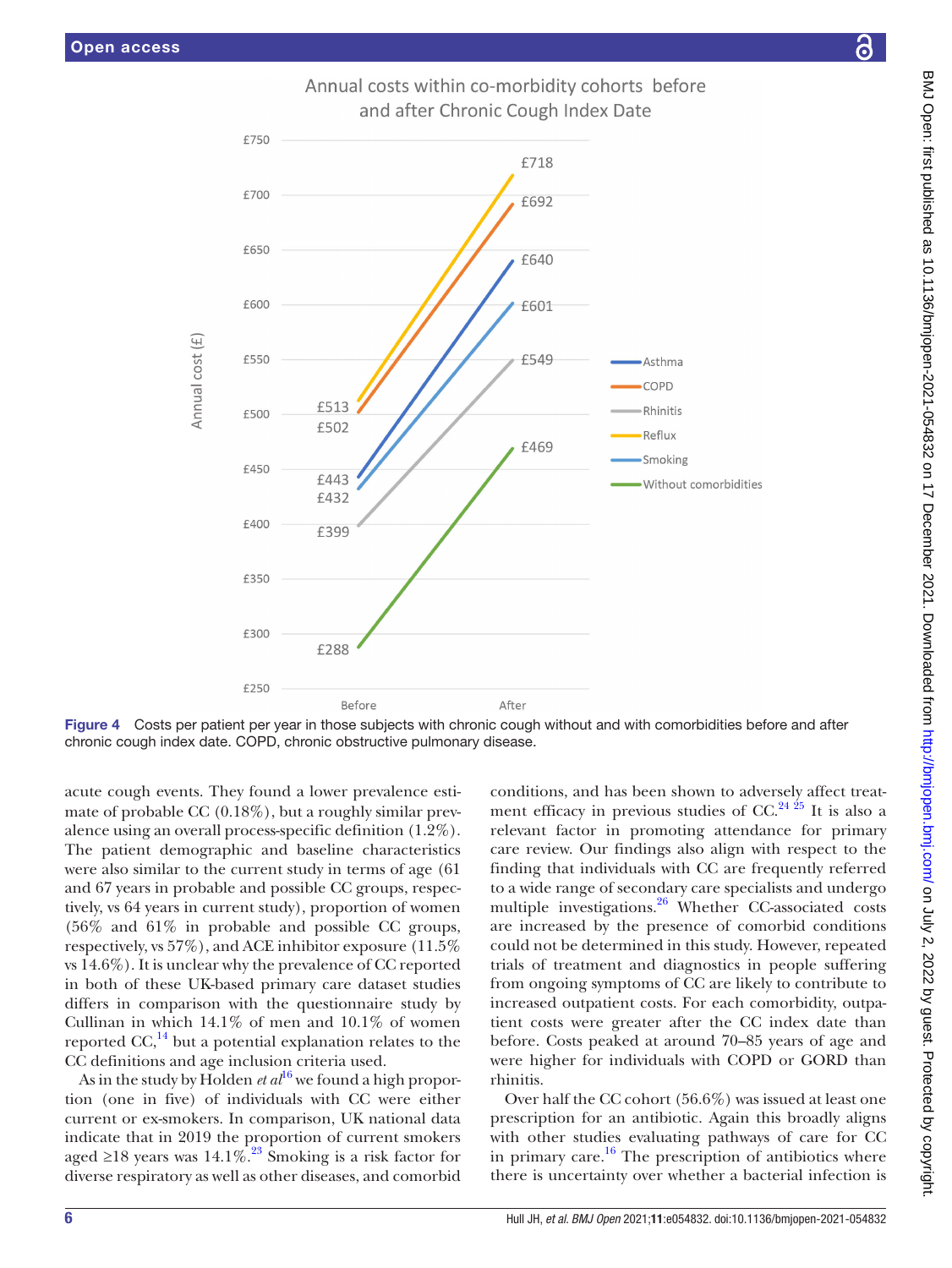present is costly and can lead to antibiotic resistance. This reaffirms a need for improved access to diagnostic investigational pathways that can confirm or refute the presence of bacterial infection, as a key component of improved antibiotic stewardship. The proportion receiving prescriptions for cough remedies was relatively low, but this is not unexpected as it is customary for individuals in the UK to be directed to buy these over the counter.

We have demonstrated increased outpatient costs following the index date for CC diagnosis in individuals with a range of common CC-associated comorbidities. There is also evidence that the presence of comorbid CC indicates a more severe form of the comorbid disease. A comparison of individuals with asthma with and without CC among 14740 adults from the Copenhagen General Population Study found that those with CC suffered from more severe respiratory symptoms, greater healthcare utilisation, lower lung function and higher levels of systemic inflammatory biomarkers. $27$  Using the same database, comorbid CC was also associated in individuals with COPD, with more respiratory symptoms and healthcare utilisation (≥3 outpatient visits during the past 12 months), lower lung function and increased inflammation.<sup>28</sup>

It was not possible to ascertain whether individuals with a comorbidity incurred increased costs after the index date due to chronic refractory cough unrelated to the comorbid condition, $5$  or whether the comorbidity was undertreated in this population. Similar findings have been reported in studies evaluating the economic costs of asthma, which reported that those subjects with severe or poorly controlled asthma were responsible for a large proportion of the costs.<sup>[29 30](#page-7-22)</sup>

# Strengths and limitations

The dataset used in this study provided a whole system view of the patient journey throughout their medical care, and enabled a direct assessment of CC on healthcare utilisation and quantification of the associated economic cost (via access to accurate commissioner's costs at patient level). It also provided an estimate of annual costs of treating CC alone and with comorbid conditions.

This study, as in the case of other dataset studies, was limited by the quality of routinely entered data which is dependent on accurate coding by clinicians. General practitioner's may use free text entries which cannot be extracted into the dataset, or a variety of symptomdriven coded data entry, with or without the use of standardised templates, and furthermore, they may not use specific diagnostic codes (see [online supplemental docu](https://dx.doi.org/10.1136/bmjopen-2021-054832)[ment 1\)](https://dx.doi.org/10.1136/bmjopen-2021-054832). We acknowledge that the nature of the analysis undertaken did not permit interrogation of the validity or robustness of a listed diagnosis and thus although 'doctor diagnosed asthma' for example may be listed as a 'co-morbidity', the basis for this diagnosis may not have been underpinned by objective confirmatory tests, and in some cases may have been based on the presence of CC. Some comorbidities are hard to detect and and it can be

difficult to determine which came first, the comorbidity or the CC. The primary care records, which are contemporaneous, provide the ability to determine which came first, but these were not included in the current analysis. A further limitation of this study is that the frequency of cough codes between the first and second visits was not collected. The number of individuals excluded from the study due to missing coding is not quantifiable. Individuals with repeated acute cough episodes may be classified using data entry codes as having CC instead of recurrent cough in error or vice versa. A patient and/or a general practice may also 'opt out' or 'dissent' from sharing data across any care setting, meaning that no data will appear for those individuals in the extracted data.

The Discover dataset covers a diverse NWL population, but may not be generalisable to the rest of the UK. Resource utilisation presented in this study reflects United Kingdom National Health Service (NHS) resources as determined by the commissioner's referral policies and pricing and does not include the true cost of provision of primary care services, the cost to individuals or private healthcare costs and therefore the entire economic burden of the disease is not completely described in this research. Nevertheless, the data provide an important snapshot of how CC is managed, without formal diagnosis, in current UK general practice. For the two-thirds of individuals in this cohort presenting with one or more CC-associated comorbidities, efforts are required to determine whether the CC is a manifestation of undertreatment of the comorbid condition and/or due to hypersensitivity. Analysis of the extent to which chronic comorbidities were optimally treated was beyond the scope of this study, but is an important topic for future research.

#### **Conclusion**

In this cross-sectional primary-care based evaluation, CC was present in 2% of adults, contributing to considerable morbidity and health economic burden. One-third of individuals had ongoing CC symptoms in the absence of associated comorbidities. It is unclear whether the CC in the other two thirds was due entirely to their diseases or exaggerated by underlying hypersensitive cough. In line with the latest European Respiratory Society guidelines on the diagnosis and treatment of  $CC$ ,<sup>[5](#page-7-3)</sup> efforts should be directed towards recognition of CC as a condition in its own right with different phenotypes (asthmatic/ eosinophilic cough, reflux cough, upper airways cough syndrome and iatrogenic cough). Management should be based on a combination approach of selected diagnostic testing and empirical trials of treatment. Resource is required to better characterise optimal intervention strategies to improve care and for appropriate allocation of resources for individuals including specialist clinic referral and targeted treatment.

#### Twitter Mark L Levy [@bigcatdoc](https://twitter.com/bigcatdoc)

Contributors MLL contributed to development of the protocol, provided expertise on general practice and the Discover dataset, was involved with decisions related